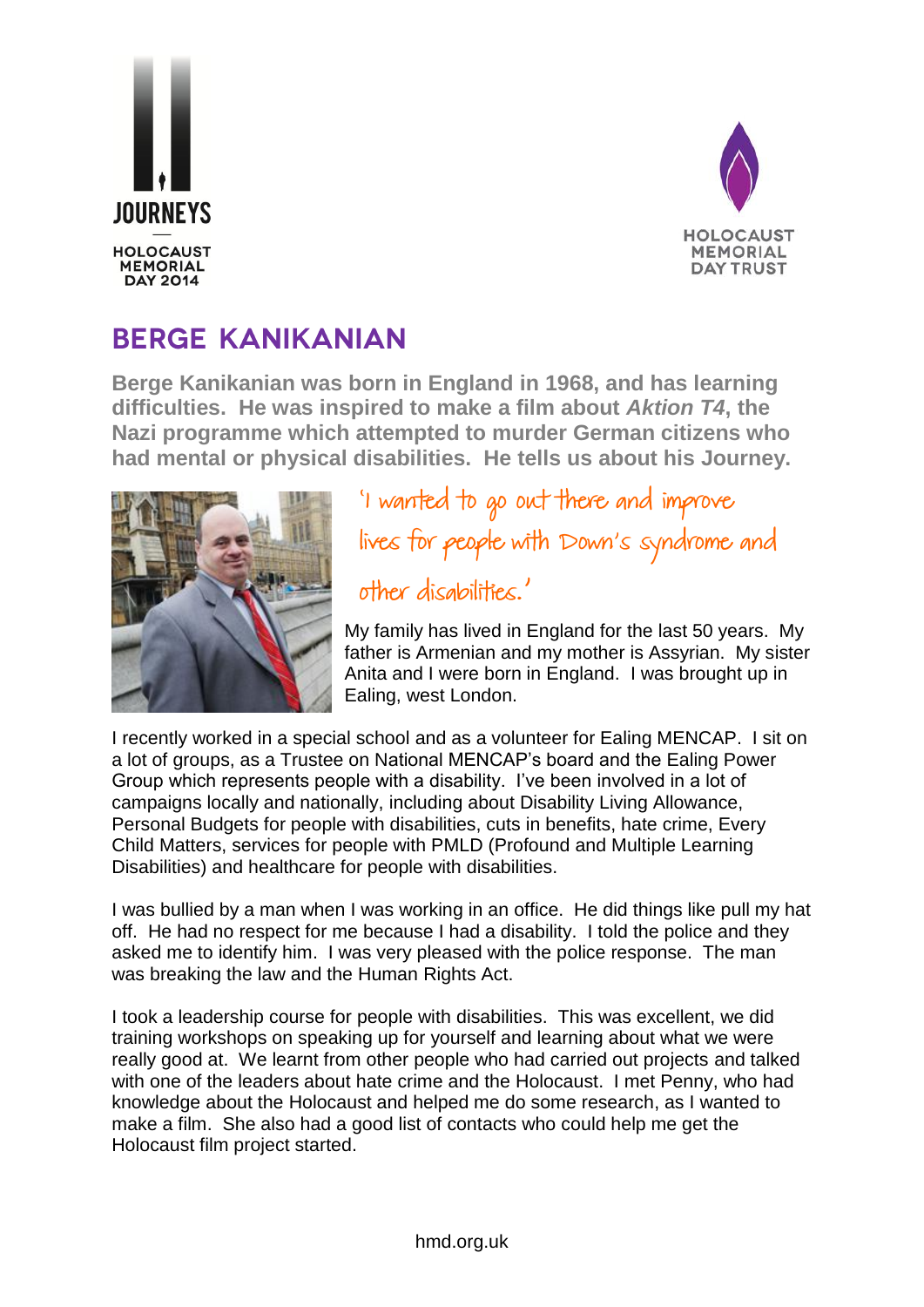**After taking the leadership course, Berge was inspired to make a film about**  *Aktion T4***, to raise awareness of the Nazi Persecution of people with disabilities. He travelled to Germany and Poland to the persecution sites, and met local people. Here he explains why he made the film and what he hoped – and still hopes – to achieve.**

It was very interesting to hear about *Aktion T4*, I felt very proud to do the research and make the film. When we visited Germany, a historian was talking to me about *T4*, she had very good English. I would like her to come to London for the launch of my film and talk to college students so they understand about *T4*.

Some parts of the film are difficult for people with learning disabilities to understand as the people we interviewed in Germany and Poland didn't speak in English and they are subtitled in the documentary. When we were filming, these interviews were long and boring for me! But when they were translated I loved their comments.

I've had a lot of support, people who've helped me to learn things and I've learned how to do good presentations.

I really wanted to teach people – politicians, the police, college and school students, social workers – about hate crime and what the government says about hate crime. I want to have my own social enterprise business to teach people in schools and colleges. I want to show the film and have training and focus groups for people with disabilities.

I want to raise awareness amongst politicians of all parties. I want a lot of people to understand that people with disabilities can have a better quality of life, more opportunities and more time to do different activities.

I have never been to Armenia but I would also like to visit and learn more about the atrocities that occurred there between 1915 - 1918. A lot of Armenians suffered, I was really shocked and sad to learn that some people have little or no education of the events. In my heart I also want to do something to raise awareness of the atrocities in Armenia. How were so many people killed, why did this happen? I'd like to go to Armenia to find out the causes and take a film crew there.



Photo: Berge at Hadamar, the former site of a T4 Killing centre, now a memorial.

## hmd.org.uk